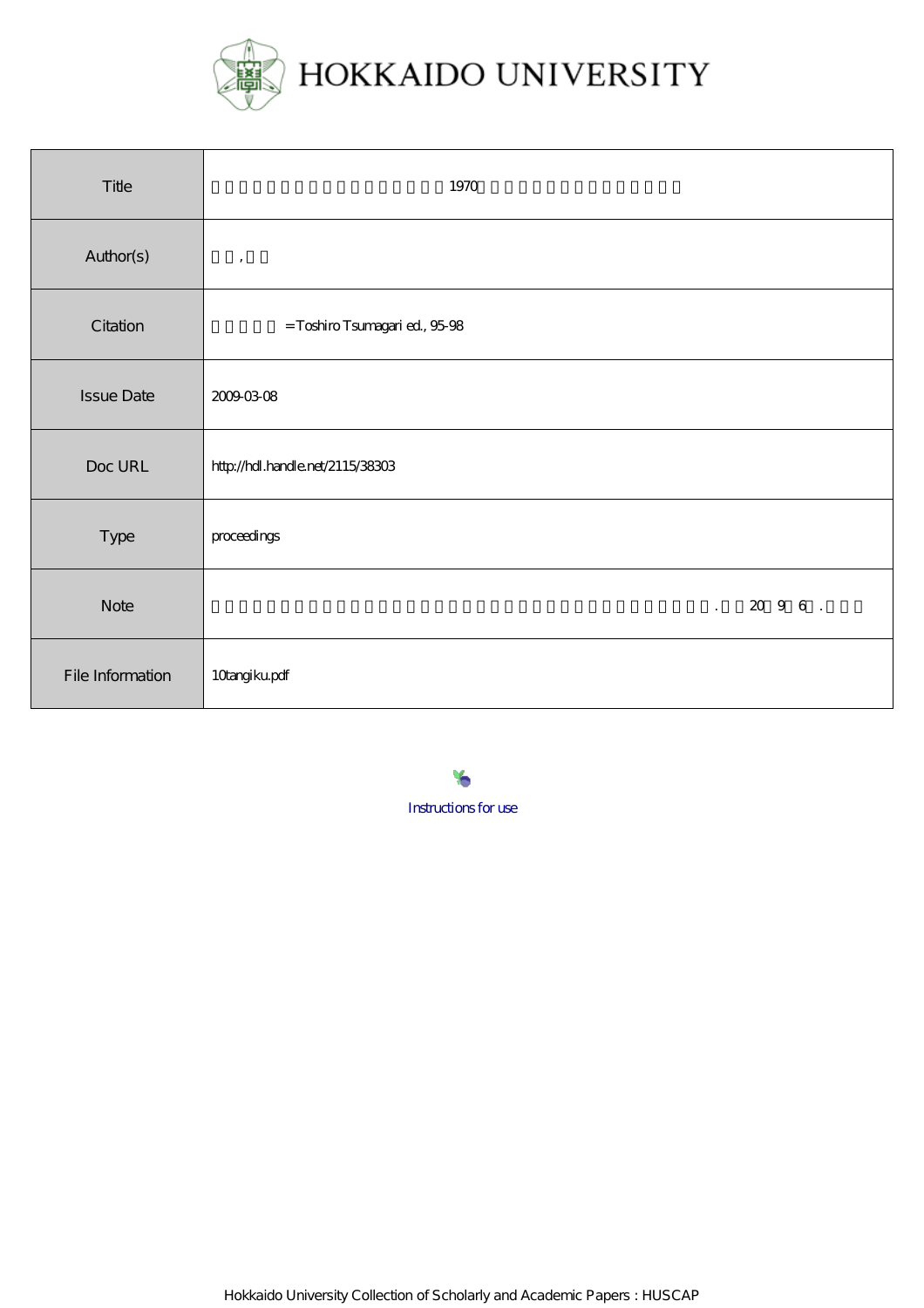ヴラディーミル・サンギ氏録音による 1970 年代のニヴフ語音声資料について

## 丹 菊 逸 治

## (和光大学 非常勤講師)

ヴラディーミル・サンギ氏(1935年生まれ、チャイヴォ出身、作家・詩人)は 1970 年代 にニヴフ口承文学の再話作品を数多く発表しているが、当時彼はその取材のためにオープ ンリール式録音機を用いていた。2003 年に、録音資料のうち 9 時間 20 分が ILCAA(アジ ア・アフリカ言語文化研究所、東京外国語大学)でデジタル化された。CD 付きテキストを 順次刊行中(丹菊逸治 2008『V. サンギ採録ニヴフ語サハリン方言音声資料集(1):フト ククさんの昔話と体験談』ILCAA)。この資料がニヴフ語およびその口承文学研究において どのような意味を持つのかを簡単に報告する。

シュテルンベルグ以降、ニヴフ語の録音資料・筆録資料はある。ただし良質でまとまっ た録音資料は少ない。アウステルリッツ資料(1956 年)、サンギ資料(1972 年)、その後お そらく 1990 年前後までまとまった録音資料はない。

サンギ資料(ILCAA)に含まれる散文物語資料

・Ekaterina Hytkuk (Hətkuk)(ルンヴォ出身 1908-1979)昔話( $t^h$ əlgur<sup>h</sup>)7 話、体験談( $k^h e r^h$ ) 1 話、叙事詩(*ŋastund*)1 話

· Vagzuk (ポロナイスク出身?) 昔話 2 話

・Kolka(西海岸出身?)昔話 1 話

1.口承文学研究資料として

(1)物語の「あらすじ」ではなく、本格的なパフォーマンスである。話の一部ではなく 全体が多数収録されている。

(2)散文物語と叙事詩、体験談とジャンルが多様

前後の会話などから、ジャンル名が確認できることがある。例えば *k h er <sup>h</sup>*「体験談」が *t h əlgur<sup>h</sup>* 「散文物語」と呼ばれていないことがわかる。

(3)語り手と聞き手がそろった「語りの場」が録音されている

叙事詩は語り手に歌うように皆が要求すること。また、叙事詩の「合の手」はその一部で ある。また、散文物語に合の手は入らないことが確認できる。散文物語の導入部などでは 「~氏族の伝承である」などのやりとりが確認できる(それは話の一部ではない)。

(4)類話研究

・「空家の化物」(Hətkuk)

ニヴフに「空家の話」は 2 種類あるが両方ともウイルタ経由で伝わった可能性がある。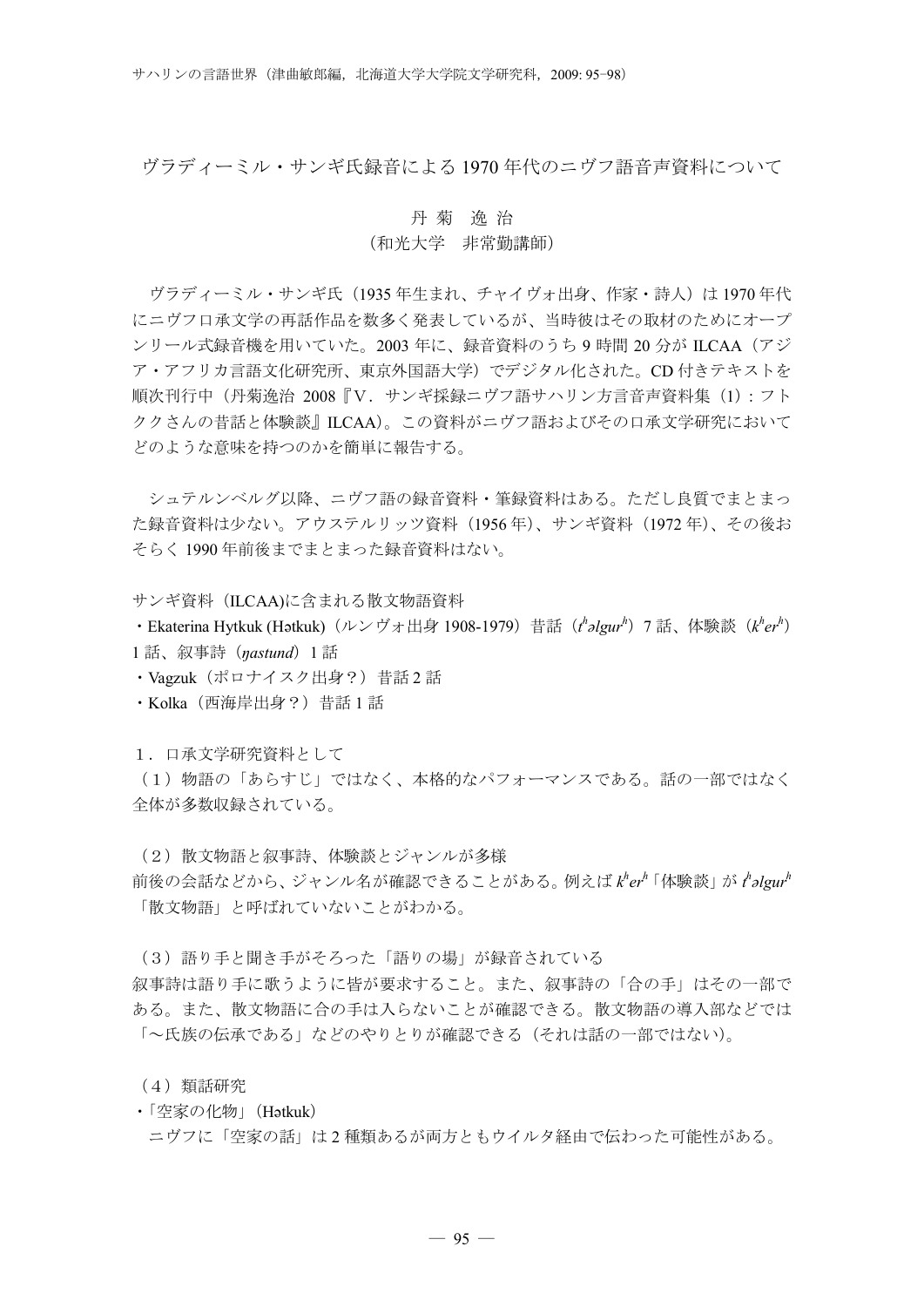①廃村の丸太小屋の戸口で、母親が子どもを中の化物に預けてしまう。これはピウスツキ 資料などでニヴフ人が語る「ウイルタの伝承」として採録されている。

②吹雪を避けて無人の冬住居に入り、そこで化物に遭遇する。あとで引き返して退治する。 これはサハリンでアイヌ、ニヴフが語っている。Hətkuk によればこれが「ウイルタの伝承」 である。ただし、「ニヴフ人にも同じ伝承がある」とも言っている。Hətkuk は他にもウイル タ人に関連する伝承を語っている。

・「カスベの息子」(Vagzuk による、未刊)

「ポロナイスクの伝承」らしいことがやりとりから分かる。このタイプの話がニヴフ居 住地域南限(ルイヴン氏族、ルンヴン氏族)の伝承という可能性がある。

19 世紀末にシュテルンベルグが類話を多数採録(採録地と思われるチルウンヴドは内陸)。 クレイノヴィチ『サハリン・アムール民族誌』(枡本哲訳:法政大学 1993、原著:1973)に よれば「ルイヴンの伝承」である(西海岸中部サハリン方言地域)。ルイヴンはアイヌと婚 姻関係にあったとされる氏族である。服部健の遺稿(ポロナイスク)にも類話がある。こ の地域はチルウンヴドと関係が深い。

・「死後の世界への往還」(Hətkuk による)

サンギの再話テクストの「原資料」にあたる。伝統的な語りの要素と、再話時に追加さ れた要素の判別の決め手となる。ただし、サンギの再話テクストは別の語り手のものとい うことになっている。また「死後の世界への往還」は他に採録資料が多い。

2.言語研究資料として

(5)話者の方言

・Hətkuk(女性)→ルン湾出身→ポロナイスクからみて北部の隣接氏族。チルウンヴド方面 のニヴフ人は冬期ルン湾方面で漁労(アザラシ猟など)をしていた。

・Vagzuk(女性)→ポロナイスク出身?→アウステルリッツ録音の話者と同じ出身。

・Kolka(男性)→西海岸出身? 各地を転々とし各地の方言が混じるという(サンギ)。

Hətkuk, Vagzuk の方言はチルウンヴド方言に非常によく似ている。

- ・母音(および流音)間の摩擦音が無声音で発音される。(チルウンヴド方言と同じ)
- ・動詞の終止形語尾がまれに*-d* ではなく*-nt/-nd* と発音される。(チルウンヴド方言と同じ。
- この傾向はポロナイスクではより強くなる)
- ・1 人称複数の人称詞 *nin* の代わりに *min* が用いられる。(現在のチルウンヴドでは *nin*)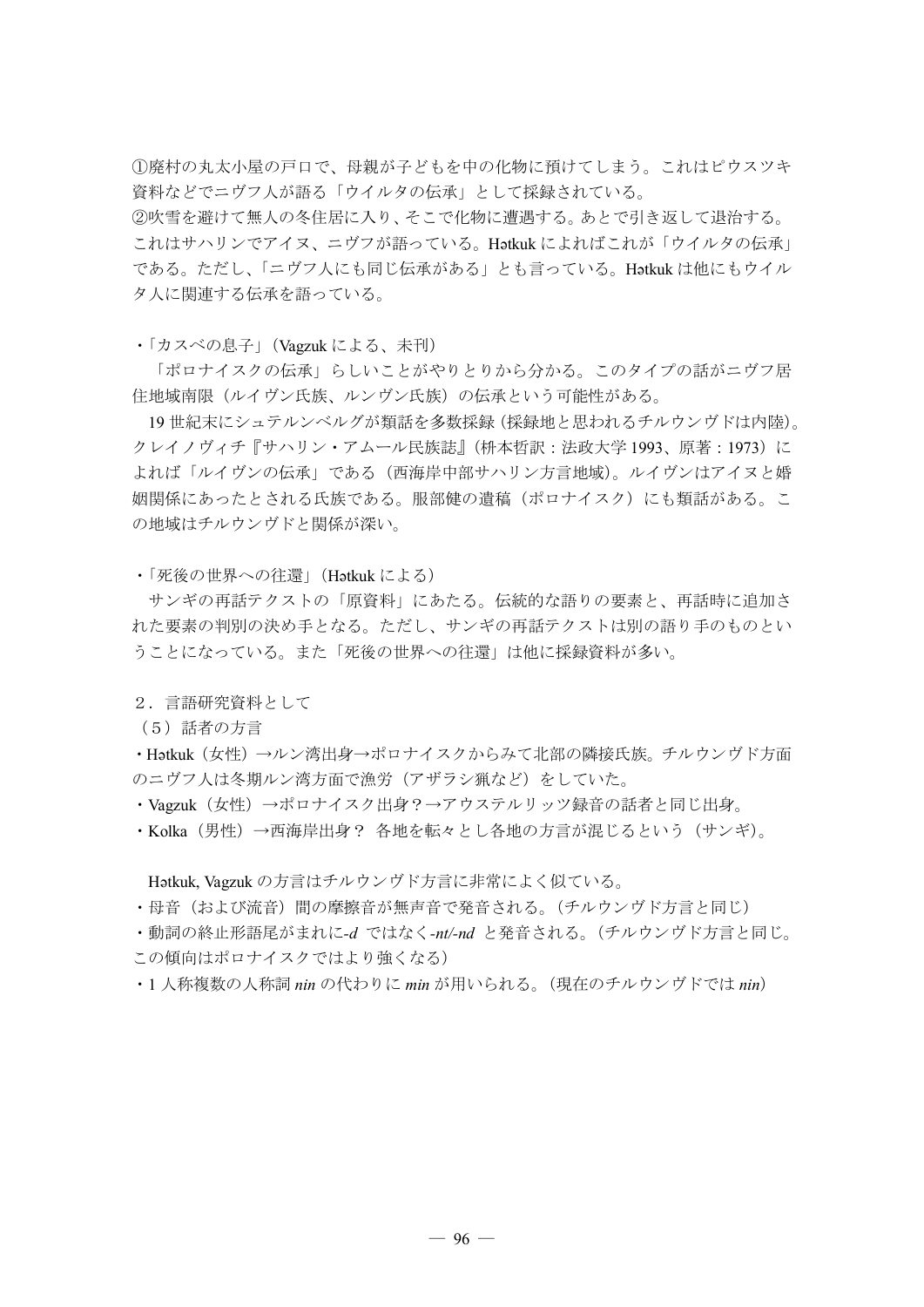## Nivkh Phonetic Materials Recorded by Vladimir Sangi

## Itsuji TANGIKU (Wako University)

Vladimir Sangi (1935- ) has recorded many Sakhalin Nivkh folkstories and music (including songs and instruments). A part of his materials (9 hours 20 minutes in open reel tapes) was digitalized in 2003 by ILCAA (Institute of Languages and Cultures of Asia and Africa) and was partly published with a compact disc (*Folktales and Stories recited by Hytkuk,* 2008, ILCAA). The following is an outline of his materials.

Performers

Ekaterina Hytkuk (born in Lun'vo, 1908-1979): 8 stories (*thylgurh* and *kherh*) and 1 epic (*ngastund*).

Vagzuk (born in Poronaisk?): 2 stories (not published).

Kolka (born in West Coast?): 1 story (not published).

Some characteristics of the materials:

(1) The stories are not a digest but a whole.

(2) The materials include various genres: *kherh* (life stories), *thylgurh* (folkstories) and *ngastund* (epic). Sometimes the performer herself referred to the name of the genre.

(3) The recorded materials include conversations about the stories. It may help to study the situation of performance of traditional stories.

(4) They are useful to study the variants of story.

・"The Devil in an Empty House"

There are 2 types of this story told in the Nivkh language. Both of them may not be a Nivkh original story.

(a) An Uilta woman went to an old village which had been deserted long time ago. She didn't know it and she passed her own baby to the devil in an old house. (Pilsudski 2003 commented it as an Uilta story)

(b) A man on a dog sledge lost his way in the snowstorm. He took a shelter to an empty house and met a devil. ("This story is originaly Uilta's, but Nivkh also know the same story" (Hytkuk)).

・"The Son of a Skate"

This story was told by Vagzuk and originally from the southern edge of the Nivkh territory (Poronaisk?). Kreinovich wrote it as "Rujvun clan's story". Shternberg gathered several variants in Chir-Unvd (which is not a coastal village).

・"Journey to Another World"

Many variants have been known. V. Sangi himself also made his own story based on